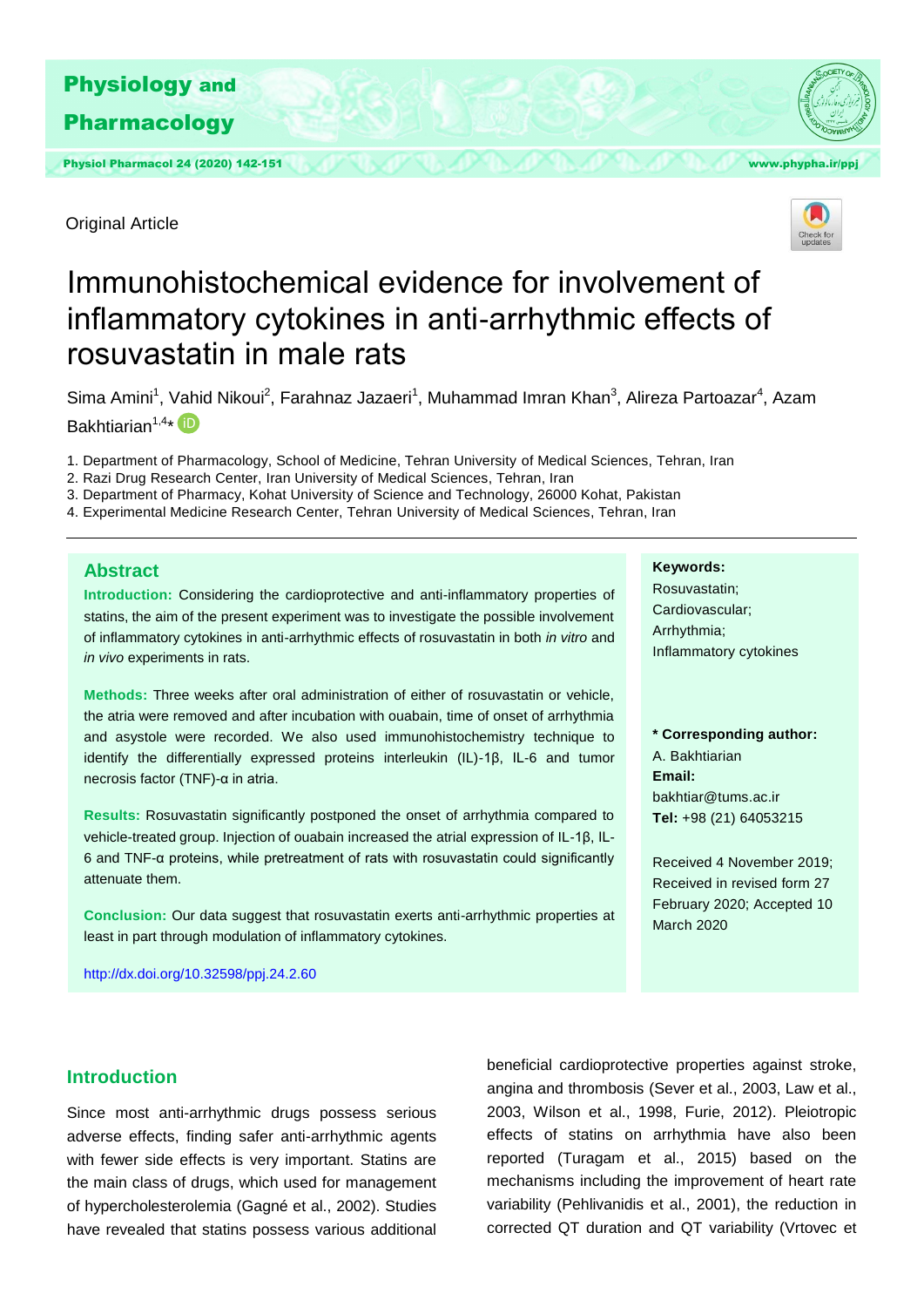al., 2005) and the inhibition of ventricular late potentials (Kayikcioglu et al., 2003). Statins also diminish the risk of ventricular tachyarrhythmia and sudden cardiac death both in coronary artery disease and non-ischemic cardiomyopathy (Buber et al., 2012, Dickinson et al., 2007, Bourne et al., 2010). In addition, statin therapy possesses a beneficial effect on aortic arterial stiffness (Upala et al., 2017) and could diminish the overall mortality, significantly (Nunes, 2017). Frequent experiments report that statins at high doses also have anti-inflammatory effects and improve endothelial function, which can stabilize and even regress plaques (Jain and Ridker, 2005, Weitz-Schmidt, 2002, Diomede et al., 2001, Libby and Aikawa, 2003, Lima et al., 2004). On the other hand, evidence shows that inflammatory cytokines have a key role in occurrence of various cardiac arrhythmias (Marcus et al., 2010, Engelmann and Svendsen, 2005, Duncan et al., 2010).

Ouabain is a cardiac glycoside, which has positive inotropic effects and can improve the heart failure treatment through inhibition of the Na<sup>+</sup>/K<sup>+</sup>-ATPase and  $\text{Na}^{\ddag}/\text{Ca}^{2+}$  exchanger and subsequent increase of intracellular calcium and myocardial contraction (Yu and Choi, 1997). Nevertheless, higher doses of ouabain represents an animal model for induction of cardiac arrhythmias. On the other hand, it has been reported that ouabain induces the production of proinflammatory cytokines (Matsumori et al., 2000).

Since a majority of hyperlipidemic patients suffer from comorbid cardiovascular disorders including cardiac arrhythmias and considering the cardioprotective properties of statins, we previously reported that atorvastatin exerts marked anti-arrhythmic properties through diminution of inflammatory cytokines levels in atria (Najjari et al., 2018). Subsequently, in the present experiment, we aimed to detect the atrial immunostaining reactions of inflammatory cytokines in possible anti-arrhythmic properties of another drug of statin family, rosuvastatin in ouabain-induced arrhythmia in isolated rat atria.

## **Materials and methods**

#### **Animals**

Male Wistar albino rats weighting 200-230g were used. Rats were kept at the temperature of 22±2°C, humidity 80%, 12-h light/dark cycle (light on at 7am) and had *ad libitum* access to food and water. All experiments were conducted in Tehran University of Medical Sciences in accordance with the recommendations of the ethics committee on animal experimentation of the medical school (number IR. TUMS.MEDICINE.REC.1396.4132), which conforms to the provisions of the Declaration of Helsinki.

#### **Chemicals**

Salts for preparing physiological salt solution were purchased from Merck (Germany). Rosuvastatin, ouabain and 4′,6-diamidino-2-phenylindole (DAPI) were prepared from Sigma-Aldrich (USA) and immunohistochemical antibodies against interleukin (IL)-1β, IL-6 and tumor necrosis factor (TNF)-α were purchased from Abcam (USA).

# **Experimental groups** *In vitro* **experiment**

For isolated atria recording, 12 rats divided into two equal groups received either of 10mg/kg rosuvastatin dissolved in 1% carboxymethyl cellulose (CMC) in normal saline as vehicle or only 1% CMC in normal saline (Wallace et al., 2000), orally once daily for 3 weeks. Rosuvastatin or CMC were administered by oral gavage in volume of 1ml/kg, once daily. In this procedure, a stainless steel bulb tipped gavage needle was attached to a syringe and used to deliver the compound into the stomach.

#### *In vivo* **experiment**

For immunohistochemical studies, 12 new rats different from the aforementioned rats were divided into three equal groups. The first and second groups received vehicle (1% CMC), while the third group was pretreated with rosuvastatin (10mg/kg in 1% CMC). Rosuvastatin or CMC were administered by oral gavage in volume of 1ml/kg, once daily for 3 weeks. From the days 19-21, the first group was injected by normal saline, whereas the second and third groups received injection of ouabain (0.56mg/kg) (Rodrigues-Mascarenhas et al., 2006). All injections were in volume of 1ml/kg once daily for three consecutive days, intraperitoneally.

### **Recording of isolated atria**

After anesthesia with ketamine (80mg/kg, Alfasan, Netherlands) and diazepam (2mg/kg, Caspian Tamin, Iran), the atria was rapidly removed and immersed in a tissue bath containing 20ml of carbogenated (95%  $O_2$  and 5%  $CO_2$ ) physiological slat solution at 37°C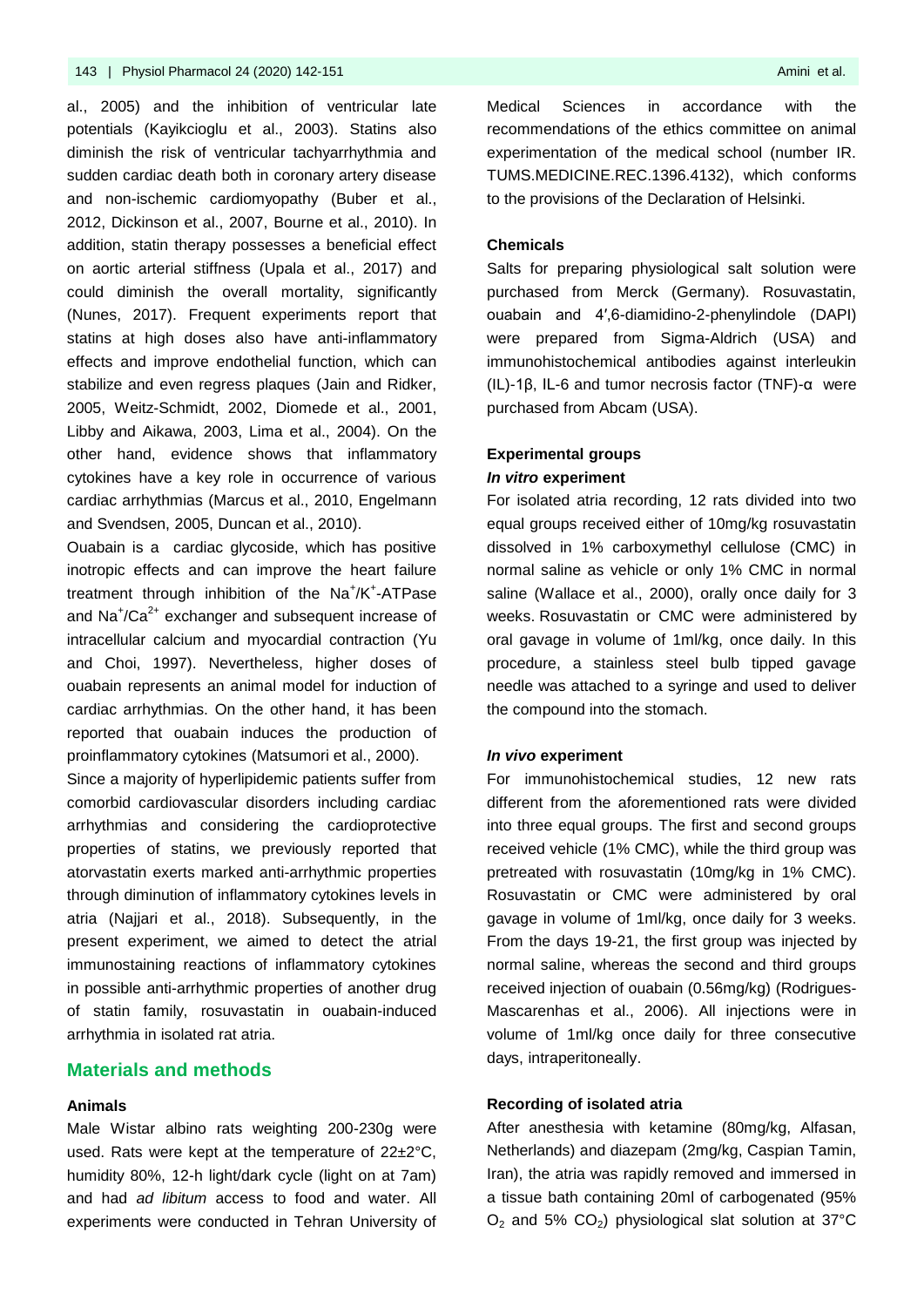and pH 7.4 (Ghebleh Zadeh et al., 2018). The composition of the solution was as follows (mM): NaCl 112.0, KCl 5, CaCl<sub>2</sub> 1.8, MgCl<sub>2</sub> 1.0, NaH<sub>2</sub>PO<sub>4</sub> 0.5,  $KH_2PO_4$  0.5, NaHCO<sub>3</sub> 25.0, glucose 10.0 and EDTA 0.004 (Merck, Germany). After 30min equilibration under a preload tension of 1000mg, we recorded the onset time of arrhythmia (bigeminy) and asystole following incubation with ouabain (40µM) (Ghebleh Zadeh et al., 2018) as well as atrial beating rate and contractile force using isometric force transducer of PowerLab system (ADInstrument, Australia) and LabChart software.

#### **Immunohistochemistry**

Immunohistochemical study was carried out based on previous report (Cai and Wang, 2017). Briefly, paraffin sections of atrial tissue samples (5 micron thickness) were prepared. After dewaxed, tissue sections were washed in phosphate buffered saline (PBS, PH 7.4) for four times, followed by antigen retrieval by adding HCl 2 N (normal) for 30min. A primary antibody against IL-1β, IL-6 or TNF-α (1:100 dilution) was added. After PBS wash, secondary antibody (Ab6785, Abcam, USA. 1:150 dilution) was added. Then, the fluorescent stain DAPI was added and examined under the fluorescent microscope (Olympus, Japan, 400X). The expression level was observed and analyzed in Image-pro plus system.

#### **Statistical analysis**

GraphPad Prism 5 software (San Diego, CA) was used for statistical analyses. Results are shown as mean±SEM. We used unpaired Student's t-test to compare the onset time of arrhythmia and asystole and atrial beating rate and contractile force between treatment and control groups. We also used paired Student's t-test to determine the effects of ouabain on atrial beating rate and contractile force within groups. One-way analysis of variance (ANOVA) followed by Tukey's post-hoc test was carried out to compare the atrial expression of inflammatory cytokines between groups. *P*-values less than 0.05 were considered statistically significant.

## **Results**

#### **Recording of isolated atria**

Pretreatment of rats with rosuvastatin postponed the time of onset of arrhythmia (4.67min) compared to control vehicle-treated group (2.18min, *P*≤0.01). Although the time of onset of asystole in rosuvastatintreated group (9.27min) seems longer than control (6.95min), no statistically significant difference was detected between treatment and control groups (*P*>0.05, Fig. 1A). The difference in atrial beating rate between treatment (303.62 beat/min before, and significant (*P*>0.05, Fig. 1B). Similarly, there was no statistically significant difference between atrial

After





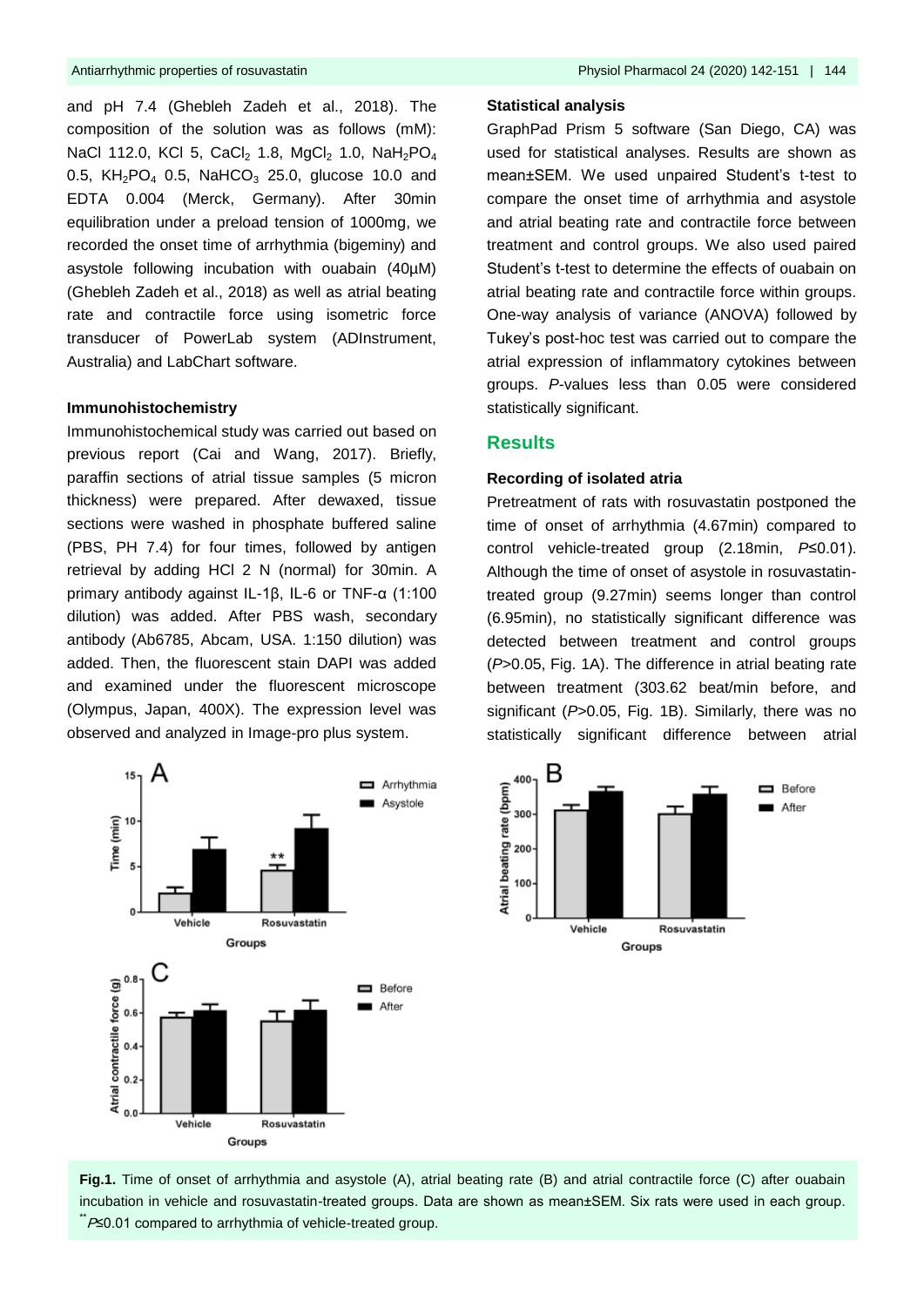

**Fig.2.** Chronotropic and inotropic pattern in vehicle and rosuvastatin-treated groups. In control group, ouabain-induced arrhythmia was strong (A), while the intensity of arrhythmia in rosuvastatin-treated group was diminished (B). The atrial beatings and contractile force prior incubation of ouabain were similar in both groups (C, D). Bigeminy arrhythmias (twin spikes with strong force), which is the typical manifestation of ouabain-induced arrhythmia were seen in control group (E), while in rosuvastatin-treated group, some small irregularities were recorded (F). The onset time of asystole in rosuvastatintreated group (H) was later than control group (G).





**Fig.3.** Atrial levels of IL-1β (A), IL-6 (B) and TNF-α (C) in saline and ouabain-injected vehicle and rosuvastatin-treated groups. Data are shown as mean±SEM. Four rats were used in each group. \*\*\*P≤0.0001 compared to saline-injected vehicle-treated group; #### P≤0.0001 compared to ouabain-injected vehicle-treated group.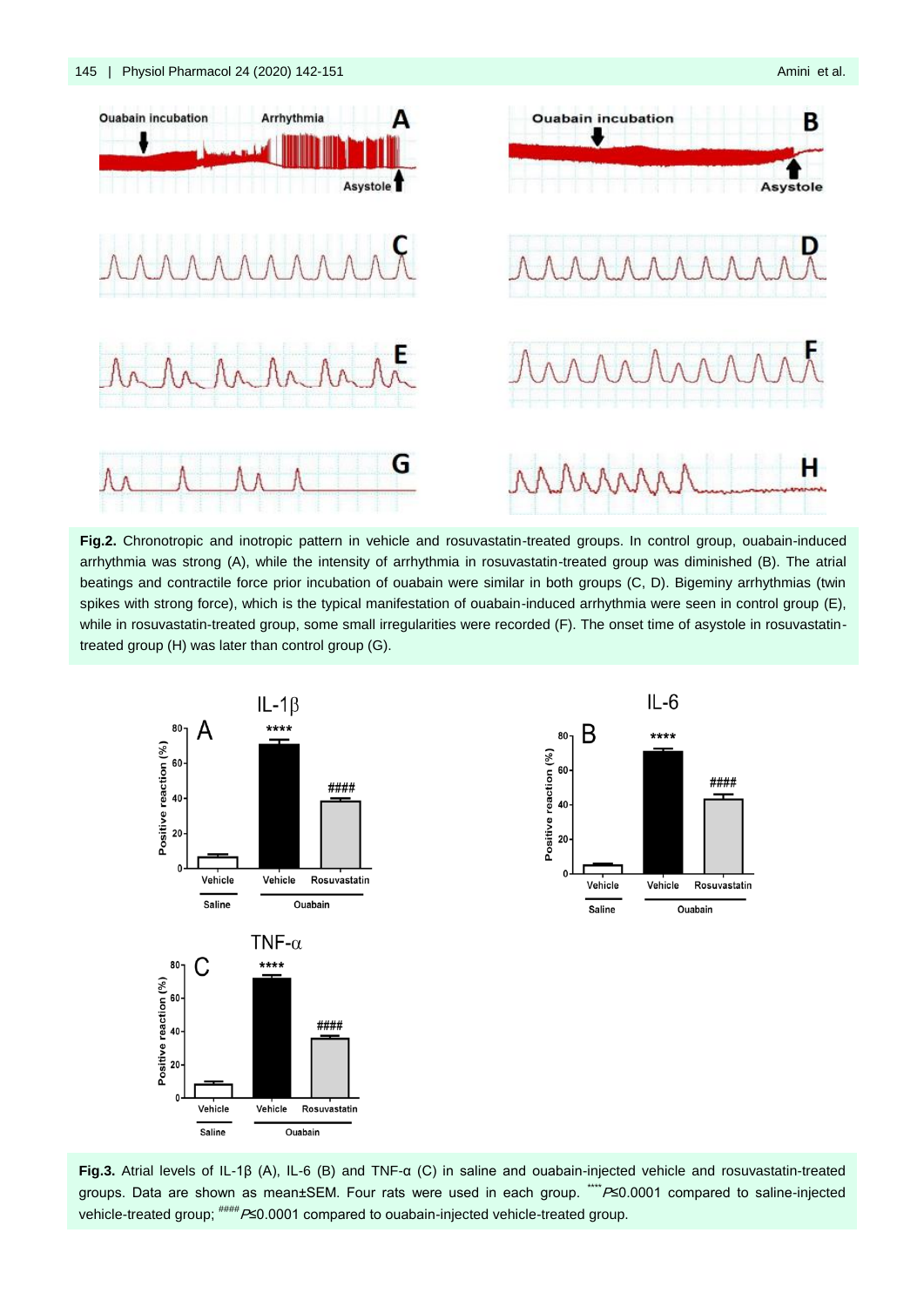

**Fig.4.** Representative immunostaining of IL-1β in atrial tissue arrays of saline and ouabain-injected vehicle and rosuvastatin-treated groups. A: vehicle+ saline, positive reaction 10%. B: vehicle+ ouabain, positive reaction 75%. C: rosuvastatin+ ouabain, positive reaction 40%. I: nuclei stained by DAPI; II: primary antibody to IL-1β; III: merge. Magnification 400X.



**Fig.5.** Representative immunostaining of IL-6 in atrial tissue arrays of saline and ouabain-injected vehicle and rosuvastatintreated groups. A: vehicle+ saline, positive reaction 7%. B: vehicle+ ouabain, positive reaction 75%. C: rosuvastatin+ ouabain, positive reaction 40%. I: nuclei stained by DAPI; II: primary antibody to IL-6; III: merge. Magnification 400X.

contractile force of control (0.57g before, and 0.61g after ouabain incubation) and treatment (0.55g before, and 0.61g after ouabain incubation) groups (*P*>0.05, Fig.1C). Figure 2 compares the chronotropic and inotropic recording pattern in vehicle and

rosuvastatin-treated groups. In control group, incubation of ouabain showed dramatic arrhythmias (Fig. 2A), while pretreatment of rats with rosuvastatin 359.63 beat/min after ouabain incubation) and control (314.55 beat/min before, and 367.82 beat/min after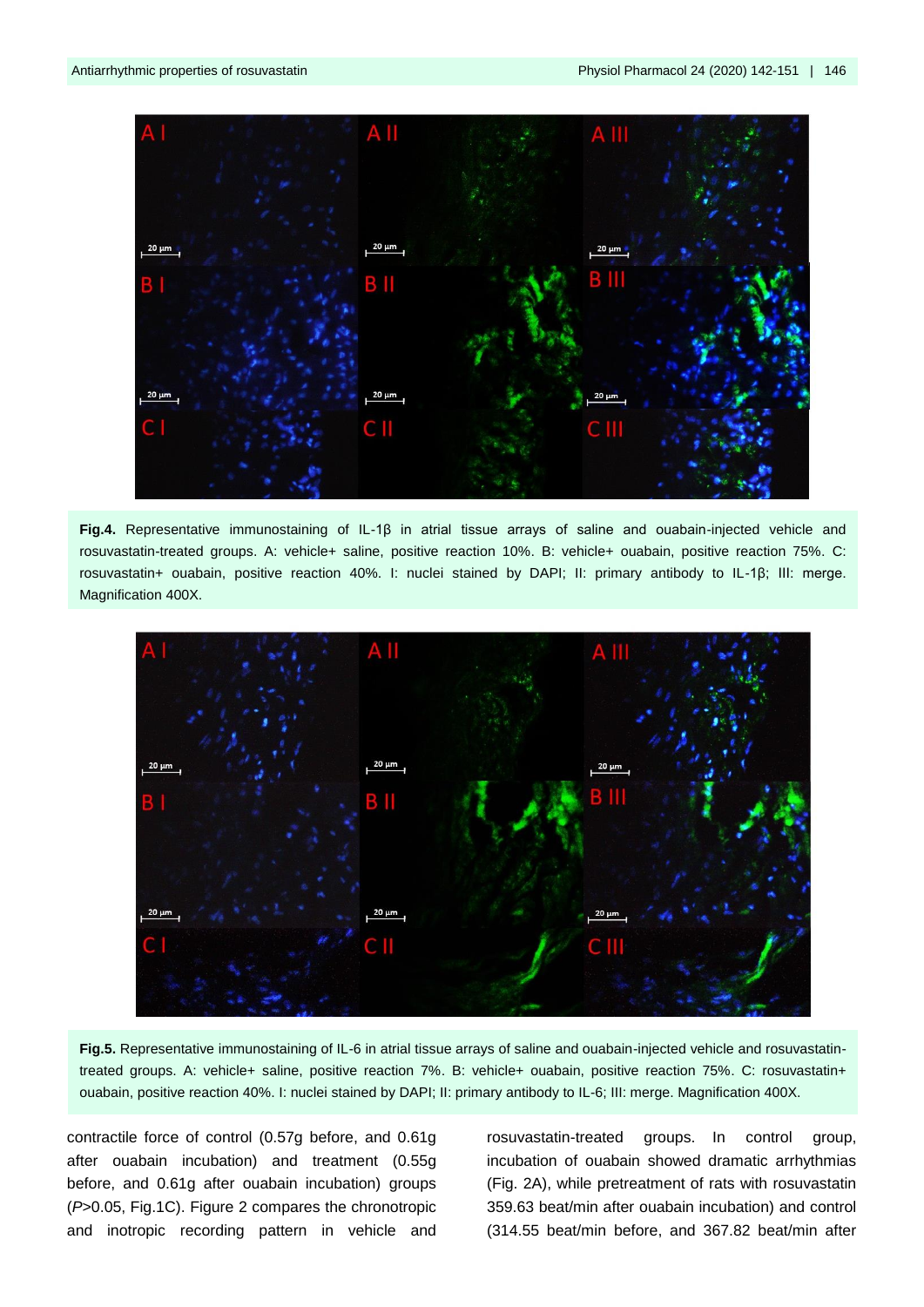

**Fig.6.** Representative immunostaining of TNF-α in atrial tissue arrays of saline and ouabain-injected vehicle and rosuvastatin-treated groups. A: vehicle+ saline, positive reaction 10%. B: vehicle+ ouabain, positive reaction 75%. C: rosuvastatin+ ouabain, positive reaction 40%. I: nuclei stained by DAPI; II: primary antibody to TNF-α; III: merge. Magnification 400X.

ouabain incubation) groups was not statistically alleviated the intensity of arrhythmias (Fig. 2B). The shape of arrhythmia in control group was typical bigeminy (twin spikes with strong force, repeatedly), which is the common manifestation of ouabaininduced arrhythmia (Fig. 2E). This arrhythmia lasted for several minutes and returned to the regular atrial rhythm in some samples. In rosuvastatin-treated group, irregularities between normal spikes were seen (Fig. 2F) and they occurred much later than control group.

#### **Immunohistochemistry**

Injection of ouabain significantly boosted the atrial expression levels of all studied inflammatory cytokines (*P*≤0.0001). On the other hand, pretreatment of rats with rosuvastatin could attenuate them, significantly (*P*≤0.0001, Fig. 3). Figure 4 shows the representative immunostaining of IL-1β in atrial tissue arrays of saline and ouabain-injected vehicle and rosuvastatin-treated groups. The positive reaction in saline-injected vehicle-treated group was 10%, while injection of ouabain elevated it to 75% and pretreatment of rats with rosuvastatin could significantly diminish it to 40%. Illustrating in Figure 5, the positive reaction for IL-6 in saline-injected vehicletreated group was only 7%, while injection of ouabain boosted it to 75% and pretreatment of rats with rosuvastatin could significantly attenuate it to 40%. Similarly, the positive reaction for TNF-α in salineinjected vehicle-treated group was 10%, while injection of ouabain increased it to 75% and pretreatment of rats with rosuvastatin could significantly decrease it to 40% (Fig. 6).

## **Discussion**

In the present experiment, we studied the involvement of inflammatory cytokines in antiarrhythmic effects of rosuvastatin in both *in vitro* and *in vivo* examinations in rats. Results showed that administration of rosuvastatin delayed the onset of ouabain-induced arrhythmia. Furthermore, rosuvastatin attenuated the ouabain-induced overexpression of inflammatory cytokines.

Evidence show that ouabain boosts the production of pro-inflammatory cytokines (Chung et al., 2001, Vila et al., 2000, Vasan et al., 2003). For example, Matsumori et al. (2000) have reported that incubation of ouabain increases the levels of IL-1α, IL-1β, IL-6 and TNF-α in cultured human peripheral blood mononuclear cells. We also previously showed that ouabain could trigger the production of inflammatory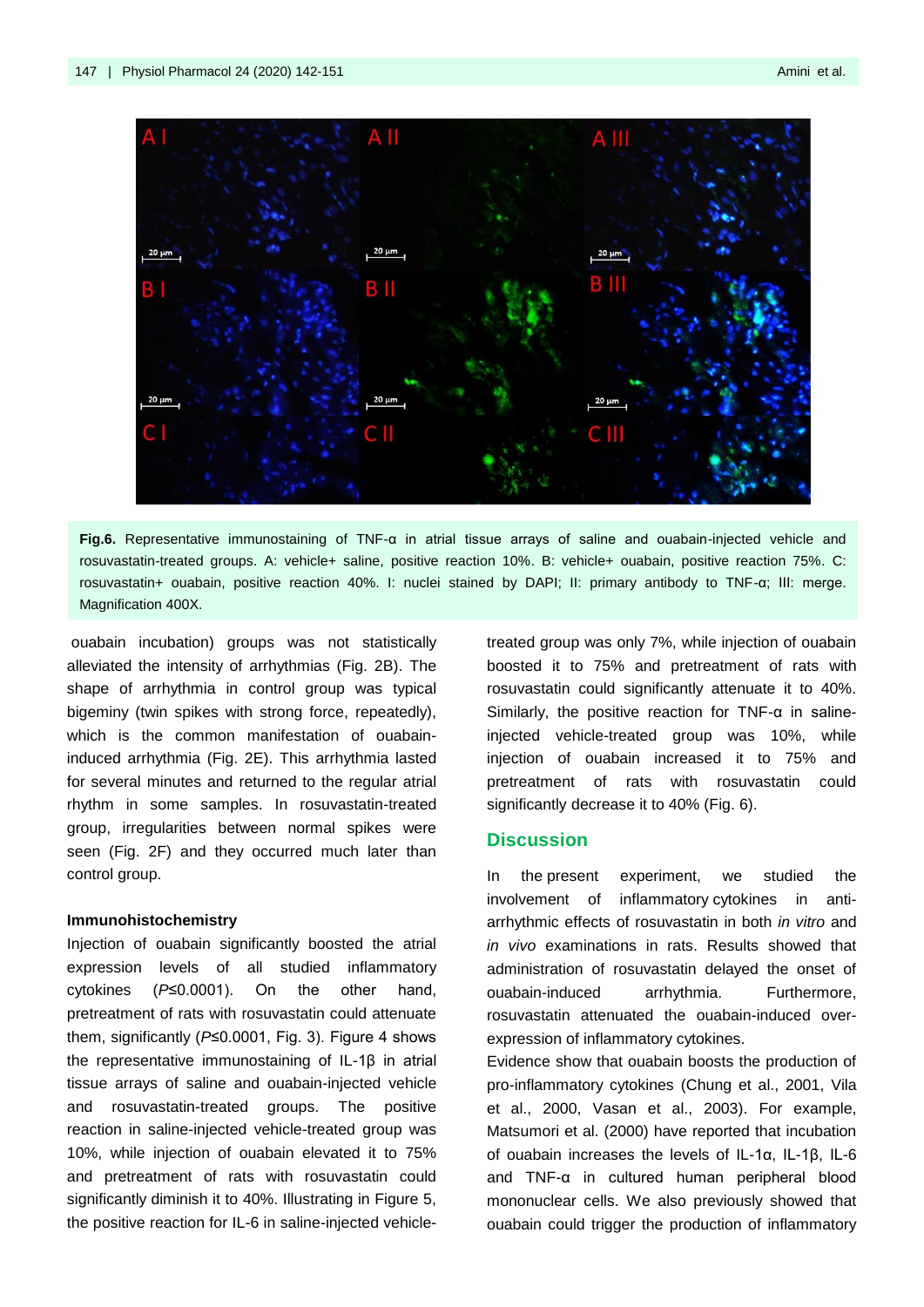cytokines in rat atria (Tokazzabani Belasi et al., 2018, Najjari et al., 2018, Moradi et al., 2016). It is also reported that atrial fibrillation increases the production of IL-6 in patients (Ishida, 2006). Our data are in agreement with the aforementioned experiments. Besides, we also showed that rosuvastatin attenuates the over-production of inflammatory cytokines following ouabain injection, which corroborates our previous experiment on atorvastatin (Najjari et al., 2018).

The metabolic syndrome can be associated with increased risk of atrial fibrillation and other cardiac arrhythmias (Watanabe et al., 2008). Statins exert their anti-arrhythmic properties through reduction in corrected QT duration, inhibition of ventricular late potentials and improvement of heart rate variability (Pehlivanidis et al., 2001, Vrtovec et al., 2005, Kayikcioglu et al., 2003). Perioperative statin therapy is a therapeutic strategy for prevention of postoperative atrial fibrillation via inhibiting the inflammatory pathways (Sanchez-Quinones et al., 2008). Statins possess beneficial effects in acute myocardial infarction (Sicard et al., 2007, Baigent et al., 2008, Lenderink et al., 2006). The American heart association, American college of cardiology and European society of cardiology all suggest that statins should be prescribed following acute myocardial infarction (O'gara et al., 2013).

A recent clinical trial study in 2018 compared the effects of hydrophilic rosuvastatin and lipophilic atorvastatin on nonsustained ventricular tachycardia. They suggested that the effects of rosuvastatin on nonsustained ventricular tachycardia might be better than that of atorvastatin (Hu et al., 2018). Evidence show that adverse events of statins are dosedependent (Jones et al., 2003). Given that a lower dose of rosuvastatin has a similar effect to higher doses of other statins, it is beneficial to use it (Guo et al., 2017). A high-dose of rosuvastatin can postpone ventricular remodeling, effectively suppress malignant remodeling of the heart, improve left ventricular systolic function, diminish the prevalence of adverse events and significantly improve the long-term prognosis (Guo et al., 2017).

Numerous experiments have reported the antiinflammatory effects of statin (Blanco-Colio et al., 2003, S Antonopoulos et al., 2012, Mehrzadi et al., 2015). Inflammatory cytokines play a dramatic role in various pathological disorders. For example, London

et al. (2003) have reported that TNF-α triggers the incidence of various atrial and ventricular arrhythmias. There are also other experiments indicating the involvement of TNF-α in pathophysiology of ventricular arrhythmia (Kowalewski et al., 2002, Duncan et al., 2010). Similarly, in the present experiment, our results are in agreement with the aforementioned reports indicating the anti-inflammatory properties of rosuvastatin. Moreover, various clinical trials report a marked correlation between atrial fibrillation and high levels of IL-6 (Ishida, 2006, Psychari et al., 2005, Wu et al., 2013). The ouabain-induced over-expression of IL-6 in our study also confirms the previous experiment. Clinical practice guidelines suggest that cardiovascular benefits of statins generally outweigh non-cardiovascular adverse effects in patients suffering from cardiovascular disorders (Desai et al., 2014). The potentials of diverse therapeutic indications of statins could introduce the novel applications of this class of drugs in the future.

# **Conclusion**

Our data suggest that rosuvastatin possesses antiarrhythmic properties and diminution of atrial inflammatory cytokines expression might at least in part explain this response. Possible other mechanisms for anti-arrhythmic effects of rosuvastatin need for further experiments.

# **Acknowledgments**

This research was resulted from a M.D. thesis and has been supported by Tehran University of Medical Sciences (TUMS), grant number 96-03-30-36328.

# **Conflict of interest**

None of the authors of this paper has a financial or personal relationship with other people or organizations that could inappropriately influence or bias the content of the paper.

### **References**

- Baigent C, Keech A, Kearney PM, Blackwell L, Buck G, Pollicino C, et al. Efficacy and safety of cholesterollowering treatment: prospective meta-analysis of data from 90,056 participants in 14 randomised trials of statins. Lancet 2005; 366: 1267-78. [https://doi.org/](https://doi.org/10.1016/S0140-6736(05)67394-1) [10.1016/S0140-6736\(05\)67394-1](https://doi.org/10.1016/S0140-6736(05)67394-1)
- Blanco-Colio LM, Tuñón J, Martín-Ventura JL, Egido J. Anti-inflammatory and immunomodulatory effects of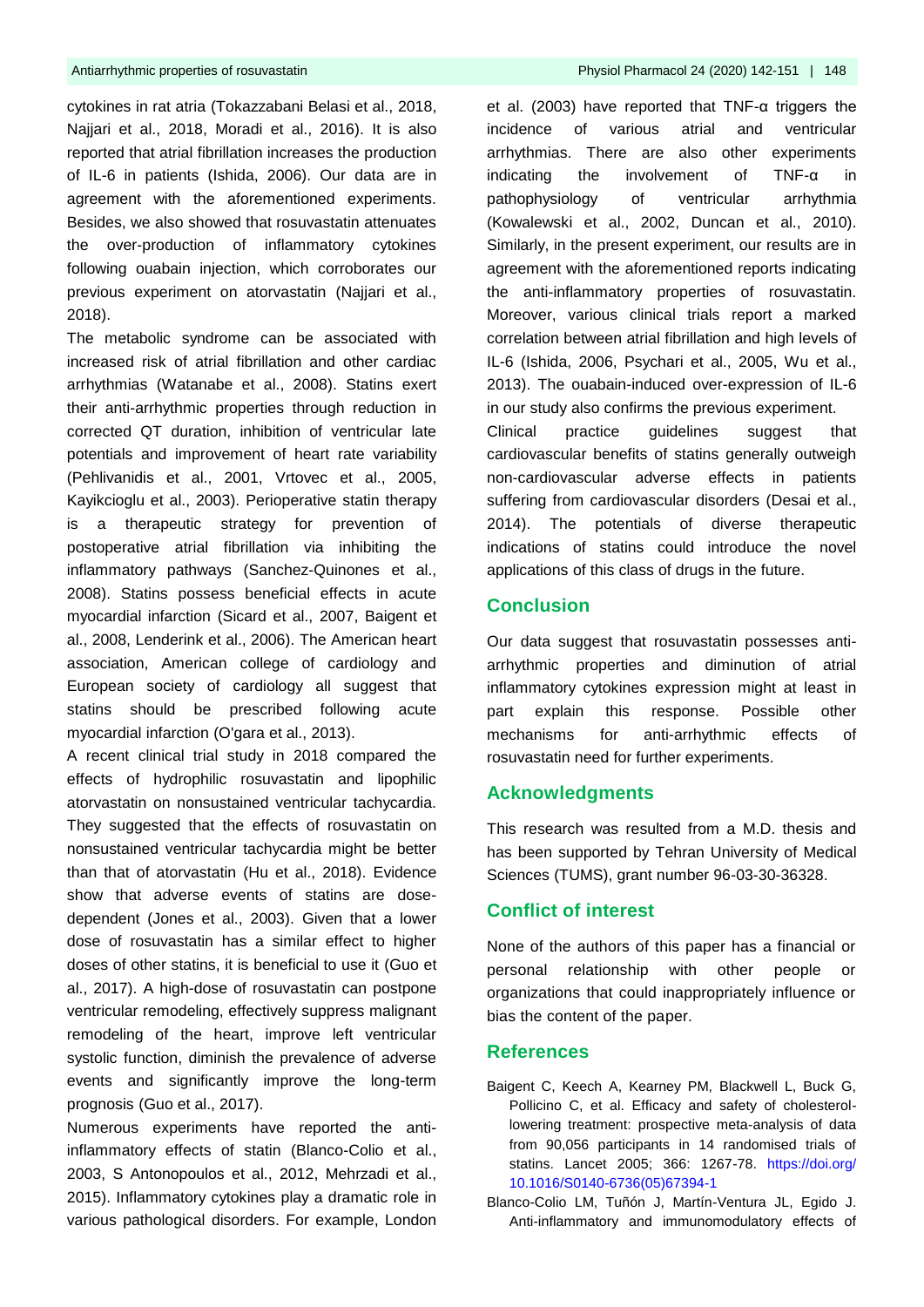statins. Kidney Int 2003; 63: 12-23. [https://doi.org/](https://doi.org/10.1046/j.1523-1755.2003.00744.x) [10.1046/j.1523-1755.2003.00744.x](https://doi.org/10.1046/j.1523-1755.2003.00744.x)

- Bourne PA, Francis CG, Kerr-Campbell MD. 2010. Patient care: Is interpersonal trust missing?. N Am J Med Sci 2010; 2: 126-33.
- Buber J, Goldenberg I, Moss AJ, Wang PJ, McNitt S, Hall WJ, et al. Reduction in life-threatening ventricular tachyarrhythmias in statin-treated patients with nonischemic cardiomyopathy enrolled in the MADIT-CRT (Multicenter Automatic Defibrillator Implantation Trial with Cardiac Resynchronization Therapy). J Am Coll Cardiol 2012; 60: 749-55. [https://doi.org/10.1016/](https://doi.org/10.1016/j.jacc.2012.03.041) [j.jacc.2012.03.041](https://doi.org/10.1016/j.jacc.2012.03.041)
- Cai YL, Wang ZW. The expression and significance of IL-6, IFN-γ, SM22α, and MMP-2 in rat model of aortic dissection. Eur Rev Med Pharmacol Sci 2017; 21: 560- 568.
- Chung MK, Martin DO, Sprecher D, Wazni O, Kanderian A, Carnes CA, et al. C-reactive protein elevation in patients with atrial arrhythmias: inflammatory mechanisms and persistence of atrial fibrillation. Circulation 2001; 104: 2886-91. [https://doi.org/10.1161/](https://doi.org/10.1161/hc4901.101760) [hc4901.101760](https://doi.org/10.1161/hc4901.101760)
- Desai CS, Martin SS, Blumenthal RS. Non-cardiovascular effects associated with statins. BMJ 2014; 349: 1-10. <https://doi.org/10.1136/bmj.g3743>
- Dickinson MG, Ip JH, Olshansky B, Hellkamp AS, Anderson J, Poole JE, et al. Statin use was associated with reduced mortality in both ischemic and nonischemic cardiomyopathy and in patients with implantable defibrillators: mortality data and mechanistic insights from the Sudden Cardiac Death in Heart Failure Trial (SCD-HeFT). Am Heart J 2007; 153: 573-8. [https://doi.](https://doi.org/10.1016/j.ahj.2007.02.002) [org/10.1016/j.ahj.2007.02.002](https://doi.org/10.1016/j.ahj.2007.02.002)
- Diomede L, Albani D, Sottocorno M, Donati MB, Bianchi M, Fruscella P, et al. In vivo anti-inflammatory effect of statins is mediated by nonsterol mevalonate products. Arterioscler Thromb Vasc Biol 2001; 21: 1327-32. <https://doi.org/10.1161/hq0801.094222>
- Duncan DJ, Yang Z, Hopkins PM, Steele DS, Harrison SM. TNF-alpha and IL-1beta increase Ca2+ leak from the sarcoplasmic reticulum and susceptibility to arrhythmia in rat ventricular myocytes. Cell Calcium 2010; 47: 378- 86. <https://doi.org/10.1016/j.ceca.2010.02.002>
- Engelmann MD, Svendsen JH. Inflammation in the genesis and perpetuation of atrial fibrillation. Eur Heart J 2005; 26: 2083-92[. https://doi.org/10.1093/eurheartj/ehi350](https://doi.org/10.1093/eurheartj/ehi350)
- Furie KL. High-dose statins should only be used in atherosclerotic strokes. Stroke 2012; 43: 1994-5. <https://doi.org/10.1161/STROKEAHA.111.633339>
- Gagné C, Bays HE, Weiss SR, Mata P, Quinto K, Melino M, et al. Efficacy and safety of ezetimibe added to ongoing statin therapy for treatment of patients with primary hypercholesterolemia. Am J Cardiol 2002; 90: 1084-91. [https://doi.org/10.1016/S0002-9149\(02\)02774-1](https://doi.org/10.1016/S0002-9149(02)02774-1)
- Ghebleh Zadeh N, Vaezi G, Bakhtiarian A, Mousavi Z, Shiravi A, Nikoui V. The potassium channel blocker, dalfampridine diminishes ouabain-induced arrhythmia in isolated rat atria. Arch Physiol Biochem 2019; 125: 25-

#### 29.<https://doi.org/10.1080/13813455.2018.1430158>

- Guo J, Zhang WZ, Zhao Q, Wo JS, Cai SL. Study on the effect of different doses of rosuvastatin on ventricular remodeling in patients with acute coronary syndrome after emergency percutaneous coronary intervention. Eur Rev Med Pharmacol Sci 2017; 21: 4457-4463.
- Hu X, Cheng J, Li C. Effects of rosuvastatin and atorvastatin on nonsustained ventricular tachycardia in patients with ST-elevation myocardial infarction: a retrospective analysis. Eur J Clin Pharmacol 2018; 74: 29-35.<https://doi.org/10.1007/s00228-017-2338-8>
- Ishida K, Kimura F, Imamaki M, Ishida A, Shimura H, Kohno H, et al. Relation of inflammatory cytokines to atrial fibrillation after off-pump coronary artery bypass grafting. Eur J Cardiothorac Surg 2006; 29: 501-5. <https://doi.org/10.1016/j.ejcts.2005.12.028>
- Jain MK, Ridker PM. Anti-inflammatory effects of statins: clinical evidence and basic mechanisms. Nat Rev Drug Discov 2005; 4: 977-87.<https://doi.org/10.1038/nrd1901>
- Jones PH, Davidson MH, Stein EA, Bays HE, McKenney JM, Miller E, et al. Comparison of the efficacy and safety of rosuvastatin versus atorvastatin, simvastatin, and pravastatin across doses (STELLAR\* Trial). Am J Cardiol 2003; 92: 152-60. [https://doi.org/10.1016/](https://doi.org/10.1016/S0002-9149(03)00530-7) [S0002-9149\(03\)00530-7](https://doi.org/10.1016/S0002-9149(03)00530-7)
- Kayikcioglu M, Can L, Evrengul H, Payzin S, Kultursay H. The effect of statin therapy on ventricular late potentials in acute myocardial infarction. Int J Cardiol 2003; 90: 63-72. [https://doi.org/10.1016/S0167-5273\(02\)00516-8](https://doi.org/10.1016/S0167-5273(02)00516-8)
- Kowalewski M, Urban M, Mroczko B, Szmitkowski M. Proinflammatory cytokines (IL-6, TNF-alpha) and cardiac troponin I (cTnI) in serum of young people with ventricular arrhythmias. Pol Arch Med Wewn 2002; 108: 647-51.
- Law MR, Wald NJ, Rudnicka AR. Quantifying effect of statins on low density lipoprotein cholesterol, ischaemic heart disease, and stroke: systematic review and metaanalysis. BMJ 2003; 326: 1423. [https://doi.org/10.1136/](https://doi.org/10.1136/bmj.326.7404.1423) [bmj.326.7404.1423](https://doi.org/10.1136/bmj.326.7404.1423)
- Lenderink T, Boersma E, Gitt AK, Zeymer U, Wallentin L, Van de Werf F, et al. Patients using statin treatment within 24 h after admission for ST-elevation acute coronary syndromes had lower mortality than nonusers: a report from the first Euro Heart Survey on acute coronary syndromes. Eur Heart J 2006; 27: 1799- 804.<https://doi.org/10.1093/eurheartj/ehl125>
- Libby P, Aikawa M. Mechanisms of plaque stabilization with statins. Am J Cardiol 2003; 91: 4-8. [https://doi.org/10.1016/S0002-9149\(02\)03267-8](https://doi.org/10.1016/S0002-9149(02)03267-8)
- Lima JA, Desai MY, Steen H, Warren WP, Gautam S, Lai S. Statin-induced cholesterol lowering and plaque regression after 6 months of magnetic resonance imaging-monitored therapy. Circulation 2004; 110: 2336-41. [https://doi.org/10.1161/01.CIR.0000145170.](https://doi.org/10.1161/01.CIR.0000145170.22652.51) [22652.51](https://doi.org/10.1161/01.CIR.0000145170.22652.51)
- London B, Baker LC, Lee JS, Shusterman V, Choi BR, Kubota T, et al. Calcium-dependent arrhythmias in transgenic mice with heart failure. Am J Physiol Heart C 2003; 284: H431-41. [https://doi.org/10.1152/ajpheart.](https://doi.org/10.1152/ajpheart.00431.2002)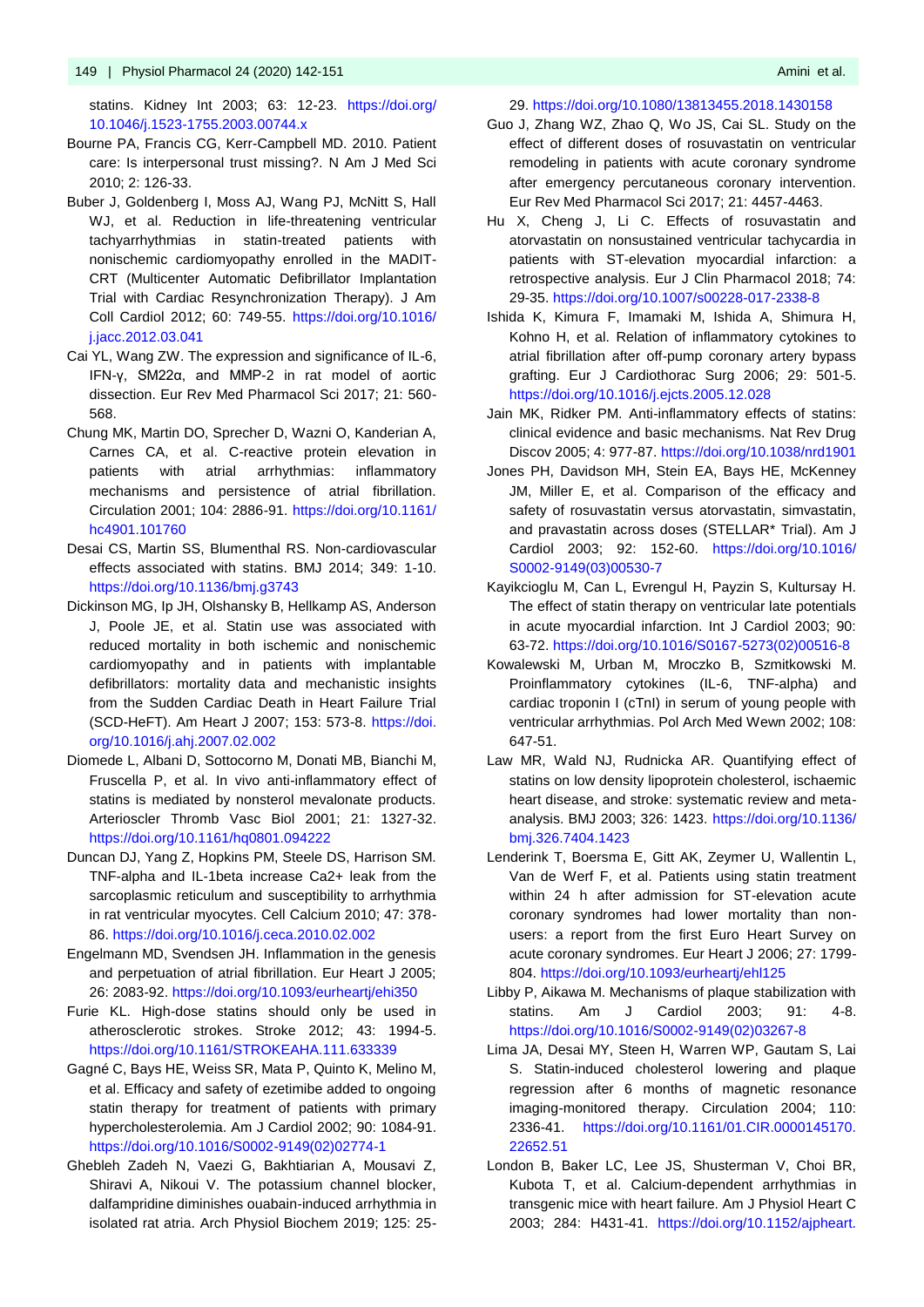#### [00431.2002](https://doi.org/10.1152/ajpheart.00431.2002)

- Marcus GM, Smith LM, Ordovas K, Scheinman MM, Kim AM, Badhwar N, et al. Intracardiac and extracardiac markers of inflammation during atrial fibrillation. Heart Rhythm 2010; 7: 149-54. [https://doi.org/10.1016/j.hrthm.](https://doi.org/10.1016/j.hrthm.2009.10.004) [2009.10.004](https://doi.org/10.1016/j.hrthm.2009.10.004)
- Matsumori A, Ono K, Nishio R, Nose Y, Sasayama S. Amlodipine inhibits the production of cytokines induced by ouabain. Cytokine 2000; 12: 294-7. [https://doi.org/](https://doi.org/10.1006/cyto.1999.0555) [10.1006/cyto.1999.0555](https://doi.org/10.1006/cyto.1999.0555)
- Mehrzadi S, Kamrava SK, Dormanesh B, Motevalian M, Hosseinzadeh A, Hosseini Tabatabaei SM, et al. Melatonin synergistically enhances protective effect of atorvastatin against gentamicin-induced nephrotoxicity in rat kidney. Can J Physiol Pharm 2016; 94: 265-71. <https://doi.org/10.1139/cjpp-2015-0277>
- Moradi S, Nikoui V, Imran Khan M, Amiri S, Jazaeri F, Bakhtiarian A. Involvement of inflammatory cytokines in antiarrhythmic effects of clofibrate in ouabain-induced arrhythmia in isolated rat atria. Adv pharmacol sci 2016; 2016: 9128018[. https://doi.org/10.1155/2016/9128018](https://doi.org/10.1155/2016/9128018)
- Najjari M, Vaezi G, Hojati V, Mousavi Z, Bakhtiarian A, Nikoui V. Involvement of IL-1β and IL-6 in antiarrhythmic properties of atorvastatin in ouabaininduced arrhythmia in rats. Immunopharm Immunot 2018; 40: 256-61. [https://doi.org/10.1080/08923973.](https://doi.org/10.1080/08923973.2018.1440592) [2018.1440592](https://doi.org/10.1080/08923973.2018.1440592)
- Nunes JP. Statins in primary prevention: impact on mortality. A meta-analysis study. Minerva Cardioangiol 2017; 65: 531-8.
- O'Gara PT, Kushner FG, Ascheim DD, Casey DE, Chung MK, De Lemos JA, et al. 2013 ACCF/AHA guideline for the management of ST-elevation myocardial infarction: executive summary: a report of the American College of Cardiology Foundation/American Heart Association Task Force on Practice Guidelines. J Am Coll Cardiol 2013; 61: 485-510. [https://doi.org/10.1016/j.jacc.2012.](https://doi.org/10.1016/j.jacc.2012.11.018) [11.018](https://doi.org/10.1016/j.jacc.2012.11.018)
- Pehlivanidis AN, Athyros VG, Demitriadis DS, Papageorgiou AA, Bouloukos VJ, Kontopoulos AG. Heart rate variability after long-term treatment with atorvastatin in hypercholesterolaemic patients with or without coronary artery disease. Atherosclerosis 2001; 157: 463-9. [https://doi.org/10.1016/S0021-9150\(00\)](https://doi.org/10.1016/S0021-9150(00)00746-2) [00746-2](https://doi.org/10.1016/S0021-9150(00)00746-2)
- Psychari SN, Apostolou TS, Sinos L, Hamodraka E, Liakos G, Kremastinos DT. Relation of elevated C-reactive protein and interleukin-6 levels to left atrial size and duration of episodes in patients with atrial fibrillation. Am J Cardiol 2005; 95: 764-7. [https://doi.org/10.1016/](https://doi.org/10.1016/j.amjcard.2004.11.032) [j.amjcard.2004.11.032](https://doi.org/10.1016/j.amjcard.2004.11.032)
- Rodrigues-Mascarenhas S, Dos Santos NF, Rumjanek VM. Synergistic effect between ouabain and glucocorticoids for the induction of thymic atrophy. Biosci Rep 2006; 26: 159-69[. https://doi.org/10.1007/s10540-006-9012-1](https://doi.org/10.1007/s10540-006-9012-1)
- S Antonopoulos A, Margaritis M, Lee R, Channon K, Antoniades C. Statins as anti-inflammatory agents in atherogenesis: molecular mechanisms and lessons from the recent clinical trials. Curr Pharm Des 2012; 18:

1519-1530. [https://doi.org/10.2174/1381612127995048](https://doi.org/10.2174/138161212799504803) [03](https://doi.org/10.2174/138161212799504803)

- Sanchez-Quinones J, Marin F, Roldan V, Lip GY. The impact of statin use on atrial fibrillation. QJM Int J Med 2008; 101: 845-61. [https://doi.org/10.1093/qjmed/](https://doi.org/10.1093/qjmed/hcn101) [hcn101](https://doi.org/10.1093/qjmed/hcn101)
- Sever PS, Dahlöf B, Poulter NR, Wedel H, Beevers G, Caulfield M, et al. Prevention of coronary and stroke events with atorvastatin in hypertensive patients who have average or lower-than-average cholesterol concentrations, in the Anglo-Scandinavian Cardiac Outcomes Trial-Lipid Lowering Arm (ASCOT-LLA): a multicentre randomised controlled trial. The Lancet 2003; 361: 1149-58. [https://doi.org/10.1016/S01406736](https://doi.org/10.1016/S01406736(03)12948-0) [\(03\)12948-0](https://doi.org/10.1016/S01406736(03)12948-0)
- Sicard P, Zeller M, Dentan G, Laurent Y, Touzery C, L'huillier I, Janin-Manificat L, et al. Beneficial effects of statin therapy on survival in hypertensive patients with acute myocardial infarction: data from the RICO survey. Am J Hypertens 2007; 20: 1133-9.
- Tokazzabani Belasi F, Vaezi G, Bakhtiarian A, Hojati V, Mousavi Z, Nikoui V. On the benefit of melatonin in protection against ouabain-induced arrhythmia through modulation of oxidative stress factors in isolated rat atria. Biol Rhythm Res 2018; 49: 772-81. [https://doi.org/](https://doi.org/10.1080/09291016.2018.1424769) [10.1080/09291016.2018.1424769](https://doi.org/10.1080/09291016.2018.1424769)
- Turagam MK, Downey FX, Kress DC, Sra J, Tajik AJ, Jahangir A. Pharmacological strategies for prevention of postoperative atrial fibrillation. Expert Rev Clin Pharmacol 2015; 8: 233-250. [https://doi.org/10.1586/](https://doi.org/10.1586/17512433.2015.1018182) [17512433.2015.1018182](https://doi.org/10.1586/17512433.2015.1018182)
- Upala S, Wirunsawanya K, Jaruvongvanich V, Sanguankeo A. Effects of statin therapy on arterial stiffness: a systematic review and meta-analysis of randomized controlled trial. Int J Cardiol 2017; 227: 338-41. <https://doi.org/10.1016/j.ijcard.2016.11.073>
- Vasan RS, Sullivan LM, Roubenoff R, Dinarello CA, Harris T, Benjamin EJ, et al. Inflammatory markers and risk of heart failure in elderly subjects without prior myocardial infarction: the Framingham Heart Study. Circulation 2003; 107: 1486-91. [https://doi.org/10.1161/01.CIR.](https://doi.org/10.1161/01.CIR.0000057810.48709.F6) [0000057810.48709.F6](https://doi.org/10.1161/01.CIR.0000057810.48709.F6)
- Vila N, Castillo J, Dávalos A, Chamorro A. Proinflammatory cytokines and early neurological worsening in ischemic stroke. Stroke 2000; 31: 2325-9. [https://doi.org/10.1161/](https://doi.org/10.1161/01.STR.31.10.2325) [01.STR.31.10.2325](https://doi.org/10.1161/01.STR.31.10.2325)
- Vrtovec B, Okrajsek R, Golicnik A, Ferjan M, Starc V, Radovancevic B. Atorvastatin therapy increases heart rate variability, decreases QT variability, and shortens QTc interval duration in patients with advanced chronic heart failure. J Card Fail 2005; 11: 684-90. [https://doi.](https://doi.org/10.1016/j.cardfail.2005.06.439) [org/10.1016/j.cardfail.2005.06.439](https://doi.org/10.1016/j.cardfail.2005.06.439)
- Wallace JL, McKnight W, Reuter BK, Vergnolle N. NSAIDinduced gastric damage in rats: requirement for inhibition of both cyclooxygenase 1 and 2. Gastroenterology 2000; 119: 706-14. [https://doi.org/](https://doi.org/10.1053/gast.2000.16510) [10.1053/gast.2000.16510](https://doi.org/10.1053/gast.2000.16510)
- Watanabe H, Tanabe N, Watanabe T, Darbar D, Roden DM, Sasaki S, et al. Metabolic syndrome and risk of